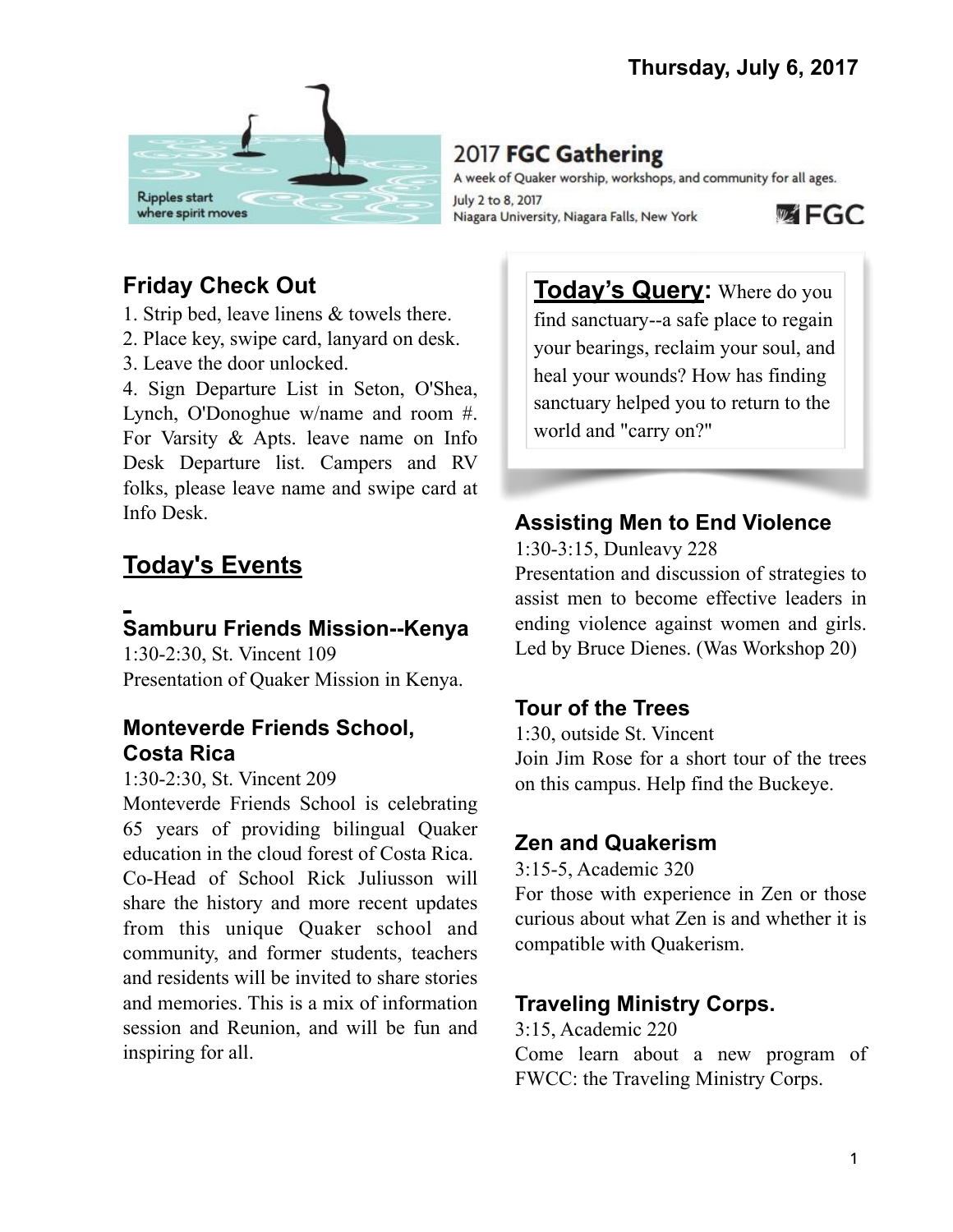### **Quaker Religious Education Collaborative**

3:15-4:15, St. Vincent 109

The Quaker Religious Education Collaborative (QREC) is a grassroots network of Friends holding a sense of stewardship for life-long Quaker faith formation through religious education. We welcome Friends from all branches of our international Quaker family into our community of practice to share resources, skills, gifts, questions and insights, and support each other in the ministry of Quaker faith formation. Come see our new resource, "Quaker Meeting and Me: a children's guide to Quaker worship"!

### **10 Cultural Barriers to Multi-Age Inclusion and How to Flip Them**

3:15, Dunleavy 204

Discover and discuss practical changes meetings can make to step closer to a true multi-age beloved community.

## **Seven Dragons Game**

#### 4:30, Dunleavy 211

Come play Seven Dragons, a simple yet intriguing card game, similar to dominoes. Can be played simply for those as young as six, but with enough intrigue to enchant adults. Or bring your favorite game to share!

## **Past Gathering Clerks' Meeting**

1pm, Varsity Village 1

### **Public Education Open Forum**

4:30, Vincent 212

An opportunity for persons to express their concerns and perhaps suggest actions re public school education in the U.S.

### **Open AA - All Are Welcome**

4:30, Dunleavy 208

### **Friends Committee on National Legislation**

4:30-5:30, St. Vincent 109

Thousands of new advocates are turning to Friends Committee on National Legislation for spirit-centered advocacy training and actions. We are using our decades of experience in relationship-focused advocacy to train and empower people looking to influence and change US policies. Last year, FCNL advocacy and lobbying in person grew by 50%; we are growing even more in 2017. Learn how we build connections with both sides of the aisles and persuade Congress to support key Quaker legislative priorities.

### **Labyrinth Walk**

9:15pm, Labyrinth between Lynch and Lewiston Road. Pagan Friends are hosting a labyrinth walk for the almost-full moon. Everyone is welcome.

## **Sacred Circle Dances**

9:15pm, Academic 127/129

Don't be scared! Come join the *sacred* circle dances, led by Maggie Moon. All are welcome, and each dance is gently taught.

### **Modular Origami**

1:30, Academic 226

Learn how to fold one simple origami piece and by making multiples you can create many different geometric forms in 3-D. With Zan Lombardo, Jr. Gathering Artist-in-Residence.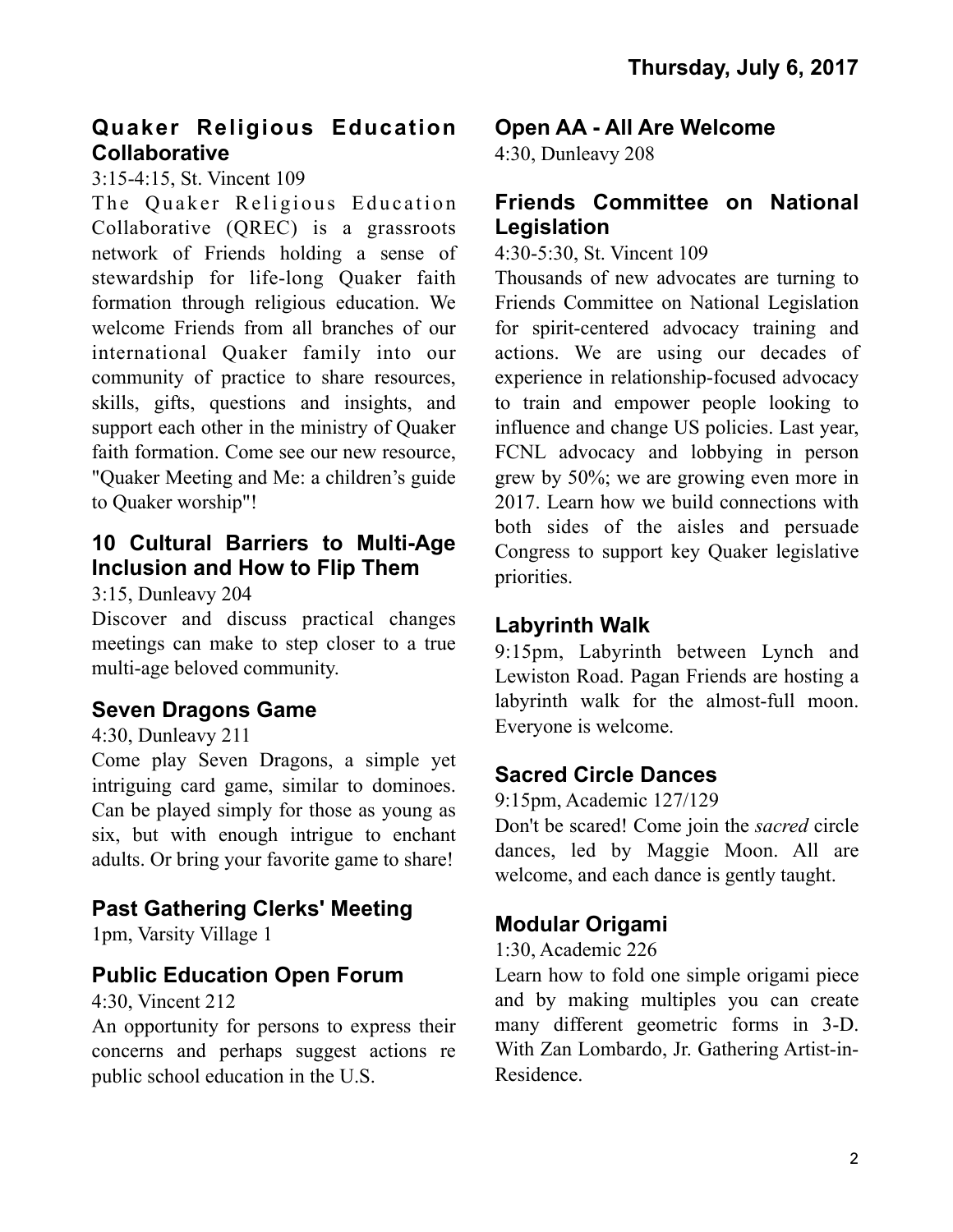# **Frank Lloyd Wright House Trip**

1:15, Meet in front of Gallagher for departure. Drivers needed and may park in Castellani Lot (prior sign up required).

## **Quaker Arts Center**

1:30-5:30, St. Vincent's 315

1:30-3:30 Grace Moses (photography, poetry) and Claire Simon (book arts) 3:30-5:30 Zan Lombardo (Jr. Gath. artistin-residence) and Bill Hendricks (photography). Bill will be demonstrating zentangle. Last day for open-studio table.

## **FGC Institutional Assessment Working Group**

## 3:15, Dunleavy 227

IAWG will provide a second opportunity for Friends to receive the status presentation that was given during Tuesday night's interest group sessions.

# **Walt Whitman Poetry Club**

4:30, Dunleavy 212

Walt Whitman returns to FGC to celebrate "Leaves of Grass" and "The Last Bus to Camden," poetry by Rocky Wilson.

# **Pre-Plenary Sing**

6:30-6:55, Gallagher Upper Level Annie Patterson and Peter Blood, creators of *Rise Up Singing,* will lead the preplenary sing tonight, singing songs of hope

# **FCNL Activism**

and courage.

4:30, St. Vincent 109

Hungry for taking your spirit into advocacy? FCNL has 70 grassroots teams to bring Friends' concerns to Congress.

# **For Canadian Friends**

6:45pm, steps of Castellani

Canadians are invited to smile for the camera. Over 70 of us are here. We'll make a fine family portrait. Spread the word.

## **Quaker Colleges**

1:30-2:30, St. Vincent 307

Why attend a Quaker College? If I want to, how can I choose the Quaker College that is best for me? Meet with recent alums, current students, faculty and administrators. Representatives are expected from Bryn Mawr, Earlham, Earlham School of Religion, Guilford, Haverford, and Swarthmore. Everyone welcome.

# **Announcements**

# **Gathering Store Help Needed**

The Gathering store is closing at 4:00pm on Friday. We need volunteers to help us pack and load the truck. In exchange for help packing, volunteers can grab one free book from the \$2 sale table.

## "**Chanting: Shelter for the Spirit" Change of Venue**

Beverly Shepard's workshop will no longer begin outside, but inside in Dunleavy 127.

# **FGC Postcards--New or Sending**

Completed FGC postcards that were distributed at the Monday plenary should be dropped off at the Info Desk in Gallagher before Friday night. Those that didn't receive a card, or others that may desire additional ones, can still pick some up at the Info Desk. BONUS--Free Postage!